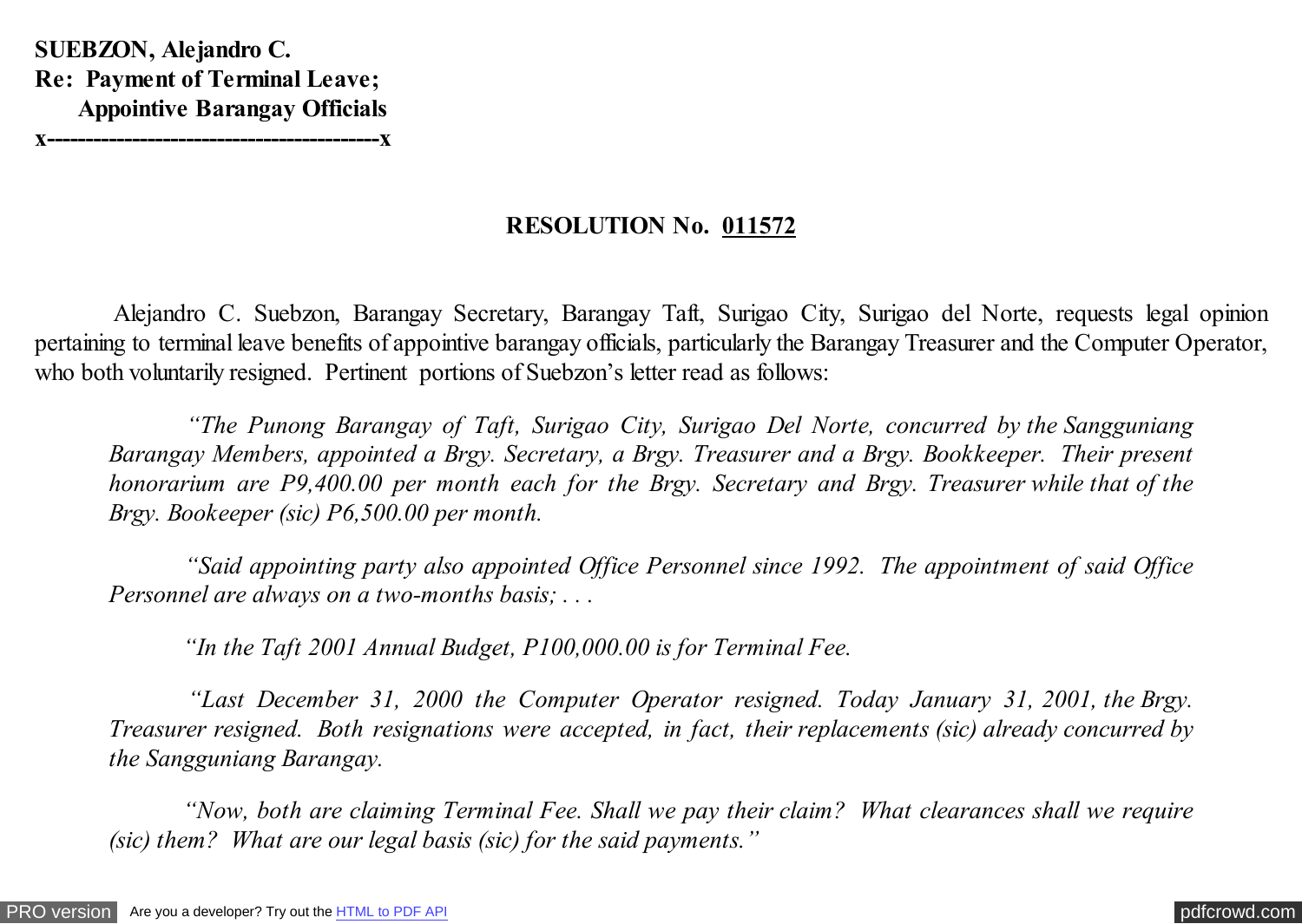It is represented that the Punong Barangay of Brgy. Taft, Surigao City appointed, with the concurrence of the Sangguniang Barangay, officials and office personnel, among whom were the Barangay Secretary, Barangay Treasurer, Bookkeeper and Computer Operator. Subsequently, the appointed Brgy. Treasurer and Computer Operator resigned on January 31, 2001 and December 31, 2000, respectively. Both are now claiming terminal leave benefits.

 The issue to be resolved is whether the appointive Barangay Treasurer and Computer Operator who resigned, are entitled to terminal leave benefits as barangay official and personnel, respectively.

 It may be recalled that in **CSC Resolution No. 00-1495 dated June 26, 2000**, the Commission ruled that barangay officials are entitled to leave credits, as follows:

 *"Based on the aforequoted provisions of law, it is clear that local elective and appointive officials in the barangay are entitled to leave privileges provided under Article 172, Rule XXII, Rules and Regulations Implementing the Local Government Code of 1991.*

## *x x x*

 *"It should, however, be stressed that the grant of the abovesaid leave privileges is subject to the standards set by the Civil Service Commission, including cumulation and commutation thereof . . . Moreover, local elective officials are entitled to leave privileges effective May 12, 1983, pursuant to Batas Pambansa Blg. 337 and Local Government Code of 1991 . . .*

## *x x x*

 *"WHEREFORE, the Commission holds that:*

*"1. The Punong Barangay, Sanggunian Members, Sangguniang Kabataan, Barangay Secretary and Barangay Treasurer are entitled to leave privileges . . ." (Emphasis supplied)*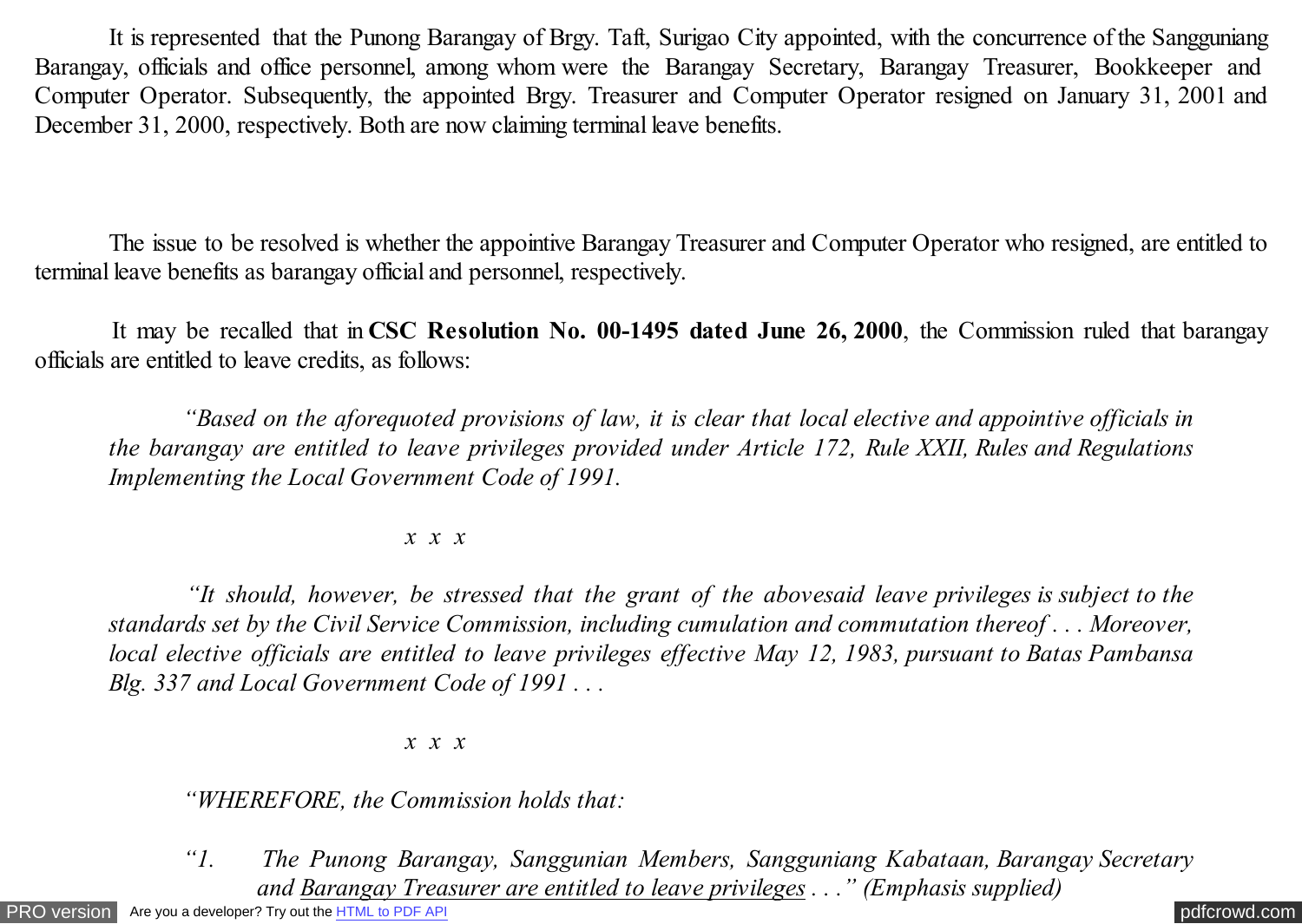It must be borne in mind, however, that earning of leave credits is only an incident of a government employee's rendition of service. Hence, services of the barangay secretary and barangay treasurer may only be considered as validly rendered when the same satisfy the following, in accordance with **CSC Memorandum Circular No. 18, s. 2001** (**CSC Resolution No. 01-1352 dated August 10, 2001**) which provides, as follows:

*and Barangay Treasurer are entitled to leave privileges . . ." (Emphasis supplied)*

*"NOW, THEREFORE, foregoing premises considered, the Civil Service Commission RESOLVES as it is hereby RESOLVED that the barangay secretary and barangay treasurer who are covered by the provisions of the Local Government Code of 1991 may be recognized as government employees provided the following conditions are satisfied:*

*'1. Their respective appointments are submitted to the CSC for record purposes;*

- *'2. Their positions have fixed salary in accordance with the salary schedule provided for in the Local Budget Circular No. 63, s. 1996;*
- *'3. They meet the qualification requirements set in the Local Government Code of 1991; and;*
- *'4. Their attendance and service records are kept and maintained in the barangay office.*

*"The Commission further resolved that the services rendered by the barangay secretary and barangay treasurer prior to and after the promulgation of the Local Government Code of 1991 may be accredited by the CSC as government service provided that the said barangay secretary and barangay treasurer were paid fixed salary and subject to compliance with the other requirements for accreditation of services prescribed under CSC MC 8and 8-A, s. 1997 and CSC MC 5, s. 1999."*

 The foregoing prompted the Commission to revisit and re-examine its latest stand on entitlement of barangay officials, particularly the barangay secretary and barangay treasurer, to leave credits. The Commission believes that the conditions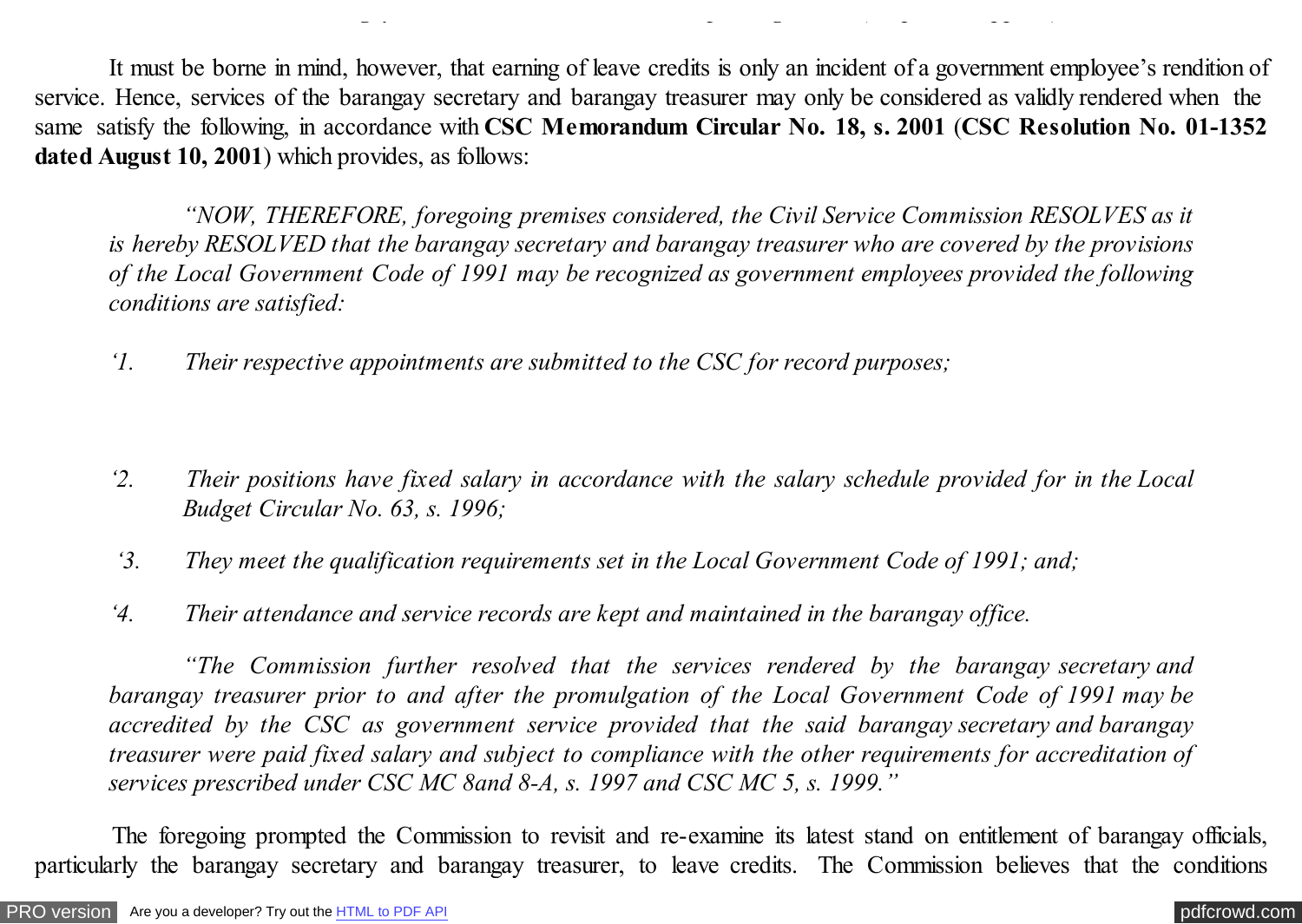abovementioned must be satisfied in order to validly entitle said appointive barangay officials to leave credits.

Hence, the Commission resolves that the barangay secretary and barangay treasurer are entitled to leave credits only when they sufficiently comply with the requisites stated under **CSC Memorandum Circular No. 18, s. 2001**. Otherwise, their services can only be considered as voluntarily rendered, and the same may not be accredited as part of government services.

However, on the principle of non-retroactivity of judicial (in this case, quasi-judicial) rulings and in the spirit of equity, the Commission deems the resigned Barangay Treasurer of Brgy. Taft, Surigao City, entitled to payment of his terminal leave benefits for the period covering the effectivity of **CSC Resolution No. 00-1495 dated June 26, 2000** up to the date prior to the effectivity of his resignation on January 31, 2001, even on the assumption that the requisites imposed by the Commission under **CSC Memorandum Circular No. 18, s. 2001** have not been met. The reason lies in the fact that barangay officials benefited by the effects of **CSC Resolution No. 00-1495** granting them leave credits, and who relied in good faith on the wisdom of said Resolution, may not be prejudiced by the effects of a subsequent Resolution overturning or modifying the previous one. This is in accordance with the ruling of the Supreme Court in **People vs. Jabinal, 55 SCRA 607**, as follows:

 *"It is true that the doctrine was overruled in the Mapa case in 1967, but when a doctrine of this Court is overruled and a different view is adopted, the new doctrine should be applied prospectively, and should not apply to parties who had relied on the old doctrine and acted on the faith thereof." (Emphasis supplied)*

However, as to the entitlement of the appointive Barangay Computer Operator to terminal leave benefits, be it stressed that under Civil Service Law and rules, before a government employee may be entitled to leave credits, he must be validly rendering government service, wherein the following four (4) requisites are present: (a) appointment; (b) salary; (c) qualifications; and (d) approval of the appointment by the Commission. Only upon compliance with the foregoing can services rendered be considered as government service to enable the employee concerned to earn leave credits. Be it stated further that upon compliance with such requisites, the appointment will be considered on coterminous status.

In the instant case, the records are bereft of any evidence to show that there was compliance with the foregoing requirements when the now resigned Computer Operator was appointed. Hence, it can be fairly deduced that terminal leave benefits cannot be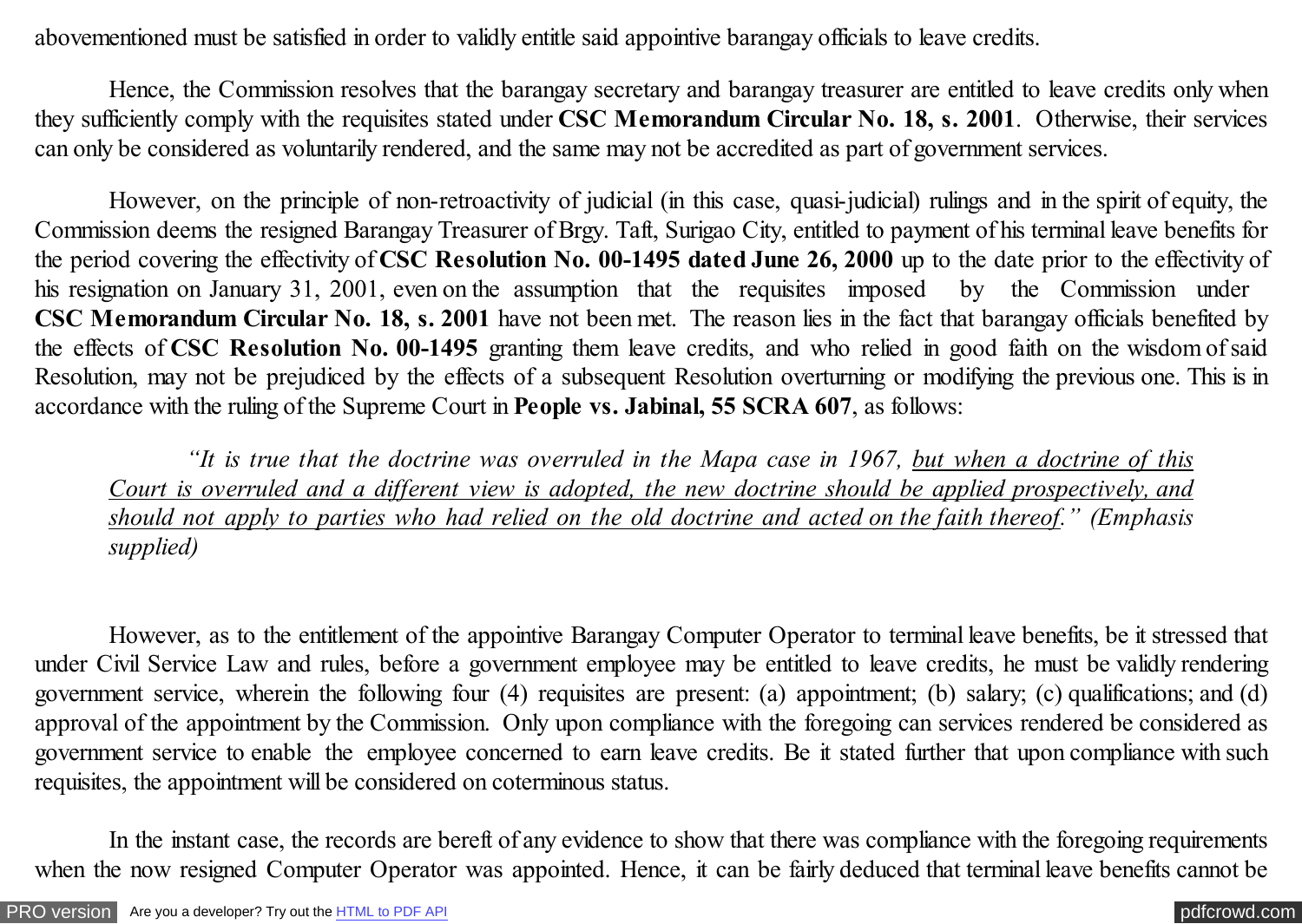granted him. He is, at the very least, a mere volunteer, and his services could not be deemed government services **(CSC Resolution No. 00-1495 dated June 26, 2000)**.

**WHEREFORE,** the Commission hereby rules that appointive barangay officials such as the Barangay Treasurer and Barangay Secretary, are entitled to leave credits provided they meet the conditions set forth under **CSC Memorandum Circular No. 18, s. 2001 (CSC resolution No. 01-1352 dated August 10, 2001)**. However, the Barangay Treasurer of Brgy. Taft, Surigao City, who resigned, may claim payment of leave credits corresponding to the period when **CSC Resolution No. 00-1495 dated June 26, 2000** was in effect, provided he or she rendered actual services during such period. The former Computer Operator, same barangay, may not claim terminal leave benefits, in the absence of showing of compliance with the four (4) requisites above-stated.

Quezon City, **September 24, 2001**

**(SIGNED) KARINA CONSTANTINO-DAVID** Chairman

**(SIGNED) JOSE F. ERESTAIN, JR.** Commissioner

**(O.B.) J. WALDEMAR V. VALMORES** Commissioner

Attested by: **ARIEL G. RONQUILLO** Director III